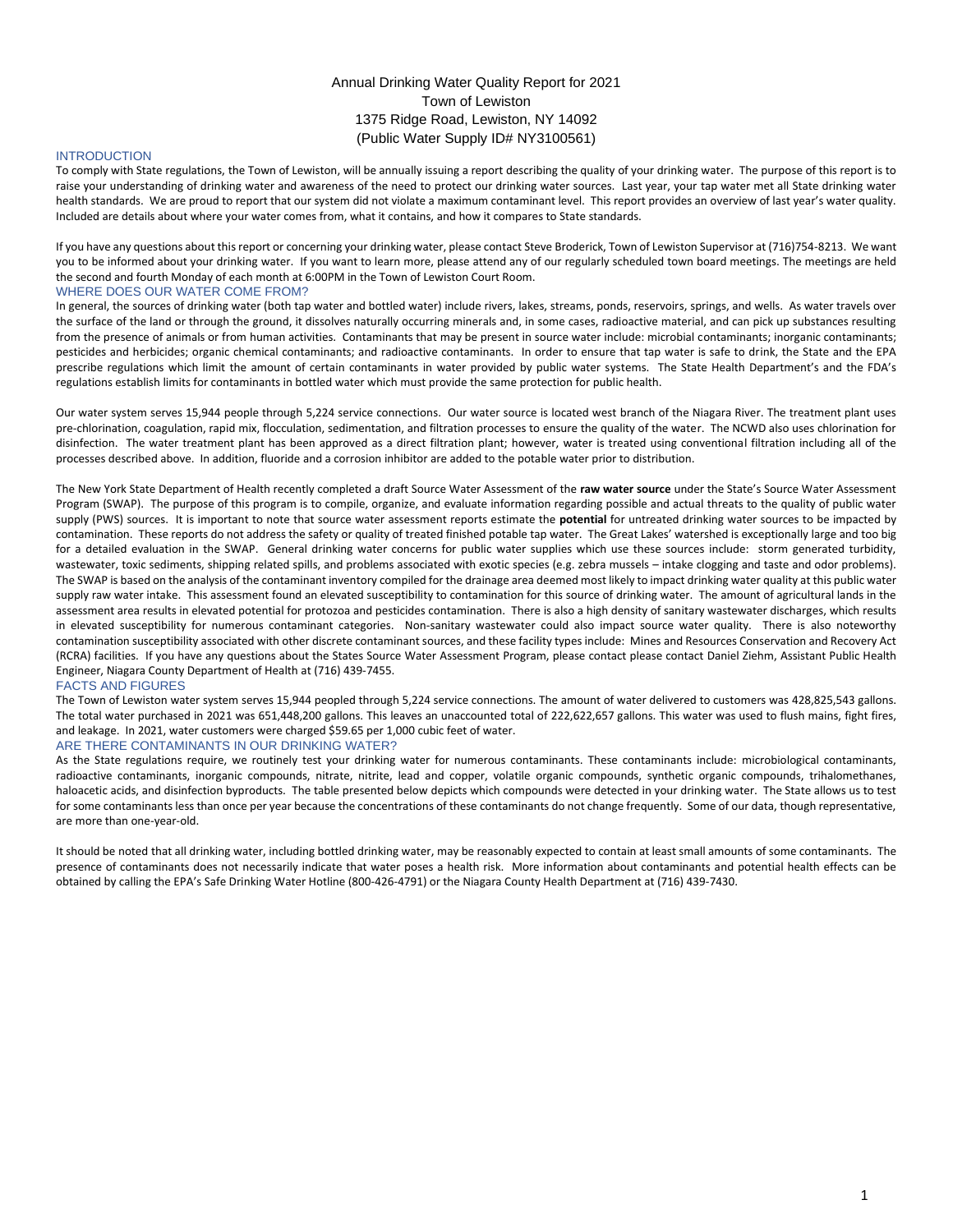| <b>Table 1: Table of Detected Contaminants</b>                                                                                                                                                                                                                                                                                                                                                                                                                                                                                                                                                                         |                     |                   |                                                   |                             |                    |                                         |                                                                                                       |                                                                                                                                                                                                                                                                                                                                                                                                                                                                   |  |  |  |
|------------------------------------------------------------------------------------------------------------------------------------------------------------------------------------------------------------------------------------------------------------------------------------------------------------------------------------------------------------------------------------------------------------------------------------------------------------------------------------------------------------------------------------------------------------------------------------------------------------------------|---------------------|-------------------|---------------------------------------------------|-----------------------------|--------------------|-----------------------------------------|-------------------------------------------------------------------------------------------------------|-------------------------------------------------------------------------------------------------------------------------------------------------------------------------------------------------------------------------------------------------------------------------------------------------------------------------------------------------------------------------------------------------------------------------------------------------------------------|--|--|--|
| Contaminant                                                                                                                                                                                                                                                                                                                                                                                                                                                                                                                                                                                                            | Violation<br>Yes/No | Date of<br>Sample | <b>Level Detected</b><br>(Avg. / Max.)<br>(Range) | Unit of<br>Measure-<br>ment | <b>MCLG</b>        | <b>Regulatory Limit</b>                 | <b>Likely Source of Contamination</b>                                                                 | <b>Health Effects</b>                                                                                                                                                                                                                                                                                                                                                                                                                                             |  |  |  |
| <b>Inorganic Contaminants</b>                                                                                                                                                                                                                                                                                                                                                                                                                                                                                                                                                                                          |                     |                   |                                                   |                             |                    |                                         |                                                                                                       |                                                                                                                                                                                                                                                                                                                                                                                                                                                                   |  |  |  |
| Barium                                                                                                                                                                                                                                                                                                                                                                                                                                                                                                                                                                                                                 | No                  | 2/21              | 0.020                                             | mg/L                        | 2.00               | $MCL=2.00$                              | Discharge of drilling wastes and from<br>metal refineries; Erosion of natural<br>deposits.            | Some people who drink water containing barium in excess of the MCL over<br>many years could experience an increase in their blood pressure.                                                                                                                                                                                                                                                                                                                       |  |  |  |
| Copper <sup>1</sup><br>(in distribution<br>system)                                                                                                                                                                                                                                                                                                                                                                                                                                                                                                                                                                     | No                  | 7/20-9/20         | 0.119<br>$(0.01 - 0.3)$                           | mg/L                        | 1.3                | $AL=1.3$                                | Corrosion of galvanized pipes; Erosion<br>of natural deposits.                                        | Copper is an essential nutrient, but some people who drink water containing<br>copper in excess of the action level over a relatively short amount of time could<br>experience gastrointestinal distress. Some people who drink water containing<br>copper in excess of the action level over many years could suffer liver or kidney<br>damage. People with Wilson's Disease should consult their personal doctor.                                               |  |  |  |
| Fluoride                                                                                                                                                                                                                                                                                                                                                                                                                                                                                                                                                                                                               | No                  | $1/21 - 12/21$    | 0.63<br>$(0.58 - 0.68)$                           | mg/L                        | N/A                | $MCL=2.2$                               | Erosion of natural deposits; Water<br>additive that promotes strong teeth                             | Some people who drink water containing fluoride in excess of the MCL over<br>many years could get bone disease, including pain and tenderness of the<br>bones. Children may get mottled teeth.                                                                                                                                                                                                                                                                    |  |  |  |
| Lead <sup>1</sup><br>(in distribution<br>system)                                                                                                                                                                                                                                                                                                                                                                                                                                                                                                                                                                       | No                  | $7/20 -$<br>9/20  | 6.0<br>$(<1.0 - 15.6)$                            | ug/L                        | 0                  | $AL=15$                                 | Corrosion of household plumbing<br>systems; Erosion of natural deposits.                              | Infants and children who drink water containing lead in excess of the action<br>level could experience delays in their physical or mental development. Children<br>could show slight deficits in attention span and learning abilities. Adults who<br>drink this water over many years could develop kidney problems or high blood<br>pressure.                                                                                                                   |  |  |  |
| <b>Total Organic Carbon</b><br>(TOC) Source                                                                                                                                                                                                                                                                                                                                                                                                                                                                                                                                                                            | No                  | $1/21 -$<br>12/21 | 2.1<br>$(2.01 - 2.26)$                            | mg/L                        | NA                 | NA                                      | Naturally occurring organic materials<br>from decaying leaves and plants.                             | Total organic carbon (TOC) has no health effects. However, total organic<br>carbon provides a medium for the formation of disinfection byproducts. These<br>byproducts include trihalomethanes (THMs) and<br>haloacetic acids (HAAs). Drinking water containing these byproducts in excess<br>of the MCL may lead to adverse health effects, liver or kidney problems, or<br>nervous system effects, and may lead to an increased risk of getting cancer.         |  |  |  |
| <b>Total Organic Carbon</b><br>(TOC) Treated                                                                                                                                                                                                                                                                                                                                                                                                                                                                                                                                                                           | No                  | $1/21 -$<br>12/21 | 1.8<br>$(1.61 - 1.94)$                            | mg/L                        | T                  | TT                                      | Source same as above, treated<br>samples measure the effectiveness of<br>our water treatment process. |                                                                                                                                                                                                                                                                                                                                                                                                                                                                   |  |  |  |
| Sodium                                                                                                                                                                                                                                                                                                                                                                                                                                                                                                                                                                                                                 | No                  | 2/21              | 9.88                                              | mg/L                        | N/A                | $AL=20$                                 | Erosion of natural deposits. Use of<br>road salt, discharges from water<br>softeners.                 | Water containing more than 20 mg/l of sodium should not be used for drinking<br>by people on severely restricted sodium diets. Water containing more than 270<br>mg/l of sodium should not be used for drinking by people on moderately<br>restricted sodium diets.                                                                                                                                                                                               |  |  |  |
| <b>Entry Point Chlorine</b><br>Residual                                                                                                                                                                                                                                                                                                                                                                                                                                                                                                                                                                                | No                  | $1/19 -$<br>12/19 | 1.15<br>$(0.90 - 1.35)$                           | mg/L                        | <b>MRDL</b><br>4.0 | <b>MRDLG</b><br>4.0                     | Added for disinfection.                                                                               | Some people who use water containing chlorine well in excess of the MRDL<br>could experience irritating effects to their eyes and nose. Some people who<br>drink water containing chlorine well in excess of the MRDL could experience<br>stomach discomfort.                                                                                                                                                                                                     |  |  |  |
| Entry Point <sup>2</sup><br>Turbidity                                                                                                                                                                                                                                                                                                                                                                                                                                                                                                                                                                                  | No                  | $1/19 -$<br>12/19 | 0.02<br>$(0.01 - 0.18)$                           | <b>NTU</b>                  | N/A                | 0.3 NTU                                 | Soil runoff                                                                                           | Turbidity has no health effects. However, turbidity can interfere with<br>disinfection and provide a medium for microbial growth. Turbidity may<br>indicate the presence of disease-causing organisms. These organisms include<br>bacteria, viruses, and parasites that can cause symptoms such as nausea,<br>cramps, diarrhea, and associated headaches. Please pay special attention to<br>the additional statement in this document regarding Cryptosporidium. |  |  |  |
| Entry Point <sup>2</sup><br>Turbidity                                                                                                                                                                                                                                                                                                                                                                                                                                                                                                                                                                                  | No                  | $1/19 -$<br>12/19 | 100% of samples less<br>than 0.3 NTU              | <b>NTU</b>                  | N/A                | $TT = 95%$ of<br>samples<br>$< 0.3$ NTU | Soil runoff                                                                                           |                                                                                                                                                                                                                                                                                                                                                                                                                                                                   |  |  |  |
| <b>Radioactive Contaminants</b>                                                                                                                                                                                                                                                                                                                                                                                                                                                                                                                                                                                        |                     |                   |                                                   |                             |                    |                                         |                                                                                                       |                                                                                                                                                                                                                                                                                                                                                                                                                                                                   |  |  |  |
| Gross Alpha Particles                                                                                                                                                                                                                                                                                                                                                                                                                                                                                                                                                                                                  | No                  | 2/20              | 0.579                                             | pCi/L                       | N/A                | $MCL = 15$                              | Erosion of natural deposits of certain<br>radioactive minerals                                        | Certain minerals are radioactive and may emit a form of radiation known as<br>alpha radiation. Some people who drink water containing alpha emitters in<br>excess of the MCL over many years may have an increased risk of getting<br>cancer.                                                                                                                                                                                                                     |  |  |  |
| Radium 226 and 228<br>combined                                                                                                                                                                                                                                                                                                                                                                                                                                                                                                                                                                                         | No                  | 2/20              | 0.343                                             | pCi/L                       | N/A                | $MCL = 5$                               | Decay of natural and man-made<br>deposits of certain radioactive<br>minerals.                         | Some people who drink water containing radium 226 or 228 in excess of the<br>MCL over many years may have an increased risk of getting cancer.                                                                                                                                                                                                                                                                                                                    |  |  |  |
| Uranium                                                                                                                                                                                                                                                                                                                                                                                                                                                                                                                                                                                                                | No                  | 3/14              | 0.036                                             | μg/L                        | N/A                | $MCL=30$                                | Erosion of natural deposits                                                                           | Some people who drink water containing uranium in excess of the MCL over<br>many years may have an increased risk of getting cancer.                                                                                                                                                                                                                                                                                                                              |  |  |  |
| <sup>1</sup> During 2020 the Niagara County Water District collected and analyzed 50 samples for lead and copper. The level presented represents the 90th percentile of the 50 sites tested. The 90th percentile is equal to or greater<br>detected at your water system. The analysis showed concentrations below action levels for all 50 copper samples and 49 of 50 lead samples.<br>Turkidity is a moneyer of the developed the water. We monitor it hooves it is a good indicator of the effectiveness of our filtration oversear. NOMP's highest single turbidity moneyerment for the year was 0.40 NTL and the |                     |                   |                                                   |                             |                    |                                         |                                                                                                       |                                                                                                                                                                                                                                                                                                                                                                                                                                                                   |  |  |  |

<sup>2</sup>Turbidity is a measure of the cloudiness of the water. We monitor it because it is a good indicator of the effectiveness of our filtration system. NCWD's highest single turbidity measurement for the year was 0.18 NTU an regulations require that turbidity must always be less than or equal to 1.0 NTU leaving the Water Plant and 5 NTU in the distribution system. The regulations require that 95% of the turbidity samples collected have measure collected in 2020 were below the treatment technique level and do not constitute a violation.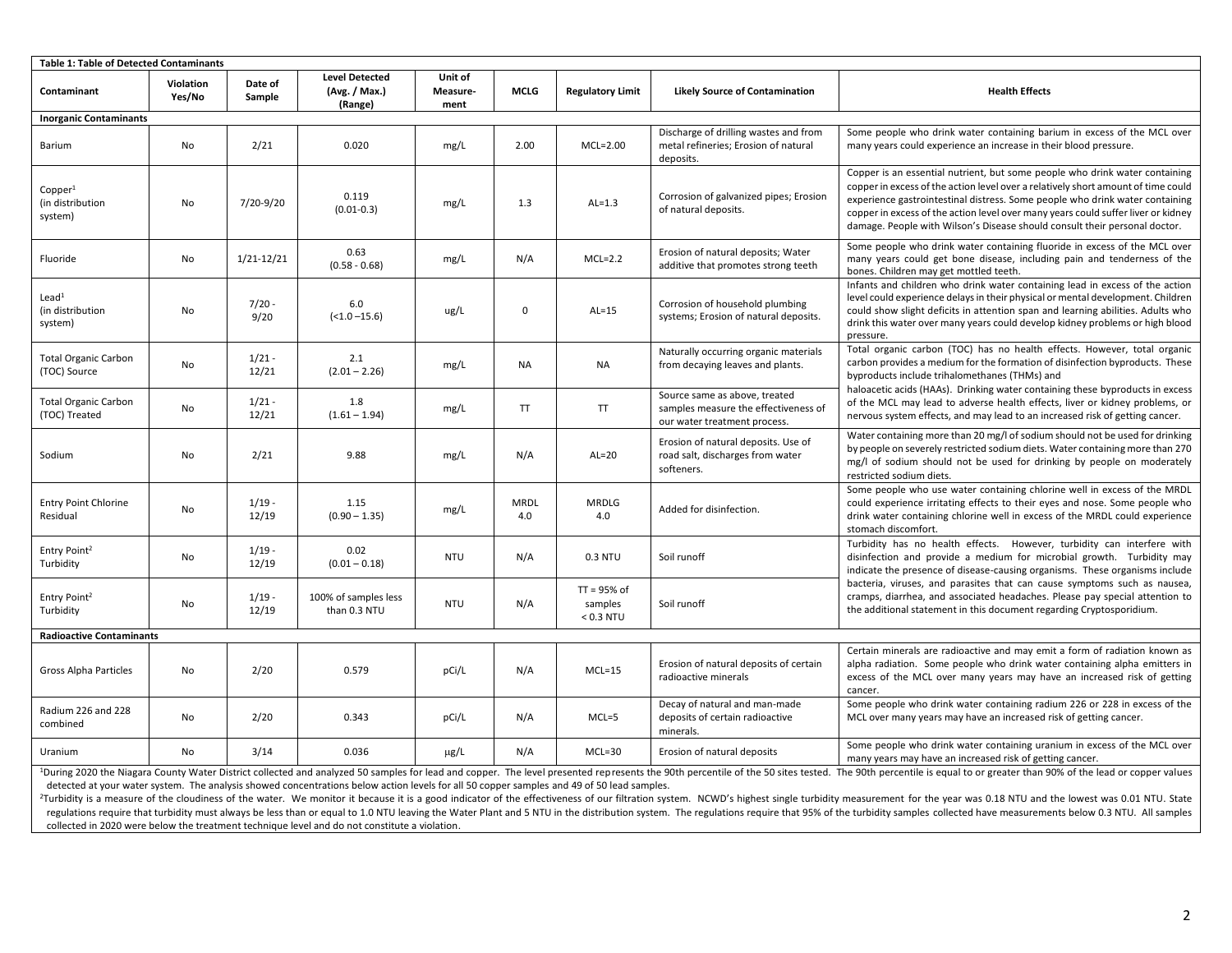# TOWN OF LEWISTON

Town of Lewiston has not exceeded the MCL for total coliform during the 2021 reporting period.

| Contaminant                                        | Violation<br>Yes/No   | Date of<br>Sample | <b>Level Detected</b><br>(Avg.)    | Unit of<br>Measure-     | <b>MCLG</b>        | <b>Regulatory Limit</b><br>(MCL, TT or AL) |                                              | <b>Likely Source of Contamination</b> | <b>Health Effects</b>                                                                                                                                                                                                                                                                                                                                                                                           |  |  |  |
|----------------------------------------------------|-----------------------|-------------------|------------------------------------|-------------------------|--------------------|--------------------------------------------|----------------------------------------------|---------------------------------------|-----------------------------------------------------------------------------------------------------------------------------------------------------------------------------------------------------------------------------------------------------------------------------------------------------------------------------------------------------------------------------------------------------------------|--|--|--|
|                                                    |                       |                   | (Range)                            | ment                    |                    |                                            |                                              |                                       |                                                                                                                                                                                                                                                                                                                                                                                                                 |  |  |  |
| Microbiological Contaminants <sup>1</sup>          |                       |                   |                                    |                         |                    |                                            |                                              |                                       | Turbidity has no health effects. However, turbidity can interfere with                                                                                                                                                                                                                                                                                                                                          |  |  |  |
| Turbidity                                          | No                    | $1/21 -$<br>12/21 | 0.11<br>$(0.02 - 0.36)$            | <b>NTU</b>              | N/A                | $TT = <5NTU$                               | Soil Runoff                                  |                                       | disinfection and provide a medium for microbial growth. Turbidity may<br>indicate the presence of disease-causing organisms. These organisms<br>include bacteria, viruses, and parasites that can cause symptoms such as<br>nausea, cramps, diarrhea, and associated headaches. Please pay special<br>attention to the additional statement in this document regarding<br>Cryptosporidium.                      |  |  |  |
| <b>Total Coliform</b>                              | No                    | $1/21 -$<br>12/21 | 0 positive samples                 | N/A                     | $\mathbf 0$        | MCL= 2 or more<br>positive samples         | environment                                  | Naturally present in the              | Coliforms are bacteria that are naturally present in the environment and are<br>used as an indicator that other, potentially harmful waterborne pathogens<br>may be present or that a potential pathway exists through which<br>contamination may enter the drinking water distribution system. We found<br>coliforms indicating the need to look for potential problems in water<br>treatment or distribution. |  |  |  |
| <b>Chlorine Residual</b>                           | No                    | $1/21 -$<br>12/21 | 0.51<br>$(0.03 - 1.08)$            | mg/l                    | <b>MRDL</b><br>4.0 | <b>MRDLG</b><br>4.0                        | Added for disinfection.                      |                                       | Some people who use water containing chlorine well in excess of the MRDL<br>could experience irritating effects to their eyes and nose. Some people who<br>drink water containing chlorine well in excess of the MRDL could experience<br>stomach discomfort.                                                                                                                                                   |  |  |  |
| Disinfection Byproducts <sup>2</sup>               |                       |                   |                                    |                         |                    |                                            |                                              |                                       |                                                                                                                                                                                                                                                                                                                                                                                                                 |  |  |  |
| <b>Total Trihalomethanes</b>                       | No                    | $1/21 -$<br>12/21 | 62<br>$(29 -$<br>92)               | $\mu$ g/l               | N/A                | $MCL = 80$                                 | By-product of drinking water<br>chlorination |                                       | Some people who drink water containing trihalomethanes in excess of the<br>MCL over many years may experience problems with their liver, kidneys, or<br>central nervous systems, and may have an increased risk of getting cancer.                                                                                                                                                                              |  |  |  |
| <b>Total Haloacetic Acids</b>                      | No                    | $1/21 -$<br>12/21 | 29<br>$(14 -$<br>28)               | $\mu$ g/l               | N/A                | $MCL=60$                                   | By-product of drinking water<br>chlorination |                                       | Some people who drink water containing haloacetic acids in excess of the<br>MCL over many years may have an increased risk of getting cancer.                                                                                                                                                                                                                                                                   |  |  |  |
| Unregulated Contaminant Monitoring Rule 43         |                       |                   |                                    |                         |                    |                                            |                                              |                                       |                                                                                                                                                                                                                                                                                                                                                                                                                 |  |  |  |
| Samples from Within Distribution System            |                       |                   |                                    |                         |                    |                                            |                                              |                                       |                                                                                                                                                                                                                                                                                                                                                                                                                 |  |  |  |
| <b>Metals, Inorganics Physical</b><br><b>Tests</b> | Date of Sample (Year) |                   | Level Detected (Avg.) (Range) µg/L |                         |                    |                                            | <b>MCLG</b>                                  | <b>MCL</b>                            | <b>Health Effects</b>                                                                                                                                                                                                                                                                                                                                                                                           |  |  |  |
| HAA5                                               | $3/19 - 12/19$        |                   | 20.0<br>$(14.2 - 26.9)$            |                         |                    |                                            | N/A                                          | N/A                                   | N/A                                                                                                                                                                                                                                                                                                                                                                                                             |  |  |  |
| HAA6Br                                             | $3/19 - 12/19$        |                   |                                    | 9.1<br>$(6.8 - 11.4)$   |                    |                                            | N/A                                          | N/A                                   | N/A                                                                                                                                                                                                                                                                                                                                                                                                             |  |  |  |
| HAA9                                               | $3/19 - 12/19$        |                   |                                    | 28.2<br>$(21.3 - 36.5)$ |                    |                                            | N/A                                          | N/A                                   | N/A                                                                                                                                                                                                                                                                                                                                                                                                             |  |  |  |

<sup>1</sup>Turbidity is a measure of the cloudiness of the water. We test is because it is a good indicator of the effectiveness of our filtration system. State regulations require that average monthly turbidity must always be bel and 5 NTU in the distribution system.

<sup>2</sup>Results for Total Trihalomethanes (TTHMs) and Total Haloacetic Acids (HAA5s) are reported as the highest locational running annual average. The range of detection is shown below the average.

<sup>3</sup>UCMR4 = EPA monitoring program consists of 16 sets of samples taken in 2019. The 1996 Safe Drinking Water Act (SDWA) amendments require that once every five years EPA issue a new list of no more than 30 unregulated cont by public water systems (PWS's). The first Unregulated Contaminant Monitoring Rule (UCMR 1) was published on September 17, 1999, the second (UCMR 2) was published on January 4, 2007, the third (UCMR 3) was published on May fourth (UCMR 4) was published December 20, 2016. This monitoring provides a basis for future regulatory actions to protect public health. Any questions concerning Unregulated Contaminant Monitoring for the Town of Lewiston Supervisor Steve Broderick at (716) 754-8213.